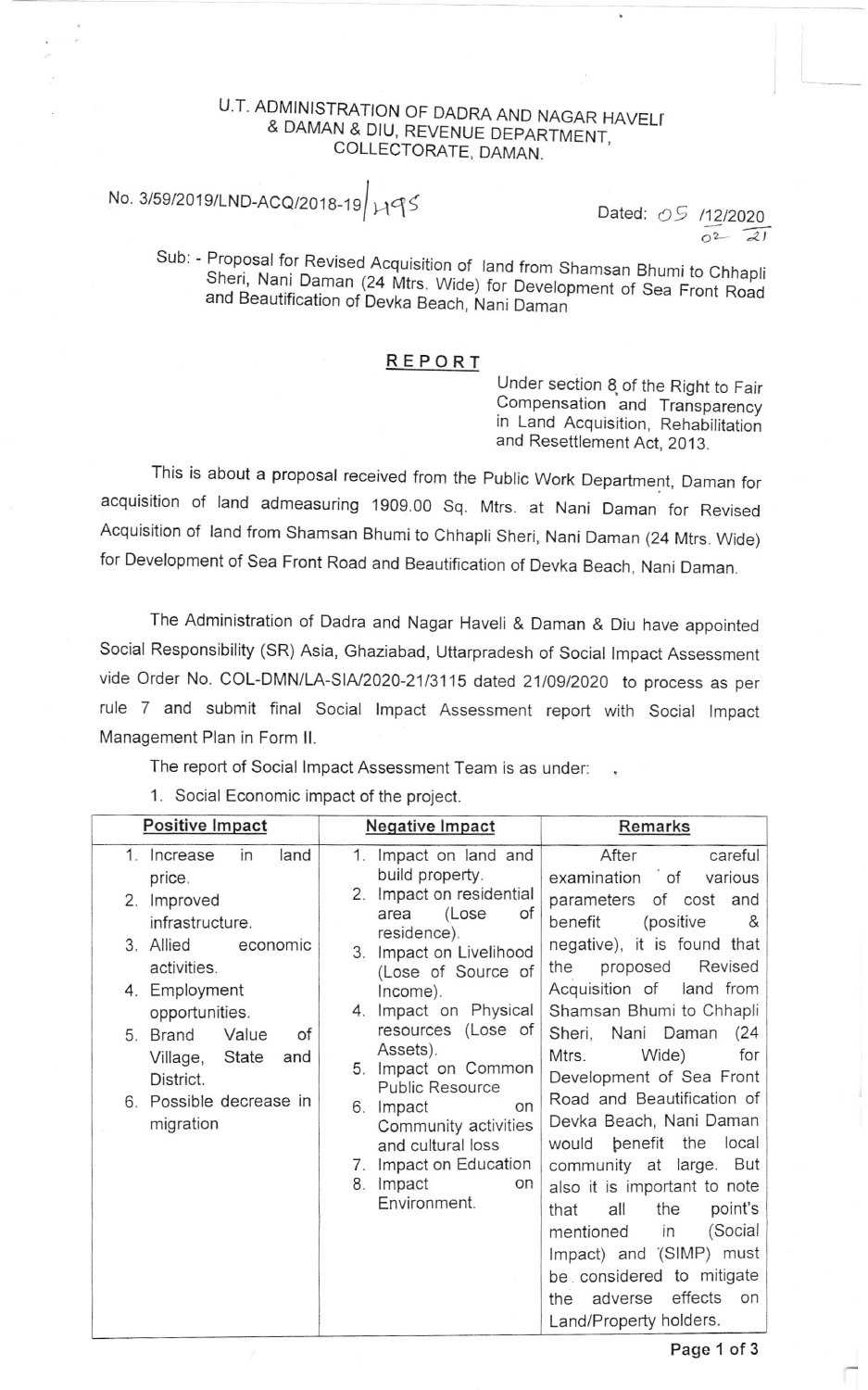The SIA team concluded that the process of land acquisition has both positive as<br>well as adverse impacts. But the positives impacts of this project outweigh the negative<br>ones. Keeping overall scenario in view, it is found

Vide Notification No.5/2/COL/LAND/RECTLARR/2017-18/2885 dated 07/09/2020 was issued for constitution Independent Multi-Disciplinary expert Group under section (1) of section 7 of the Act for Appraisal of Social Impact Assessment report.

The appraisal report has been submitted by the Social Responsibility (SR) Asia,<br>Ghaziabad, Uttarpradesh on review of the SIA and SIMP report for Revised Acquisition of land from Shamsan Bhumi to Chhapli Sheri, Nani Daman (24 Mtrs. Wide) for Development of sea Front Road and Beautification of Devka Beach, Nani Daman vide Appraisal Report dated 17/12/2020:

- 1. The acquisitions of land and properties have been necessitated to provide more basic amenities to the local people.
- 2. The estimated numbers of families being affected are about 26 Private lands being affected.

## Recommendations and Observations of the Committee as under:

The project is proposed for public purpose.

1. The Social Responsibility (SR) Asia, Ghaziabad, Uttarpradesh requests the District Administration to note that all the point mentioned in (Social lmpact) and (SIMP) of SIA Report, must be considered to mitigate the adverse effect on Land/Property Holders.

The list of the Revised Acquisition of land from Shamsan Bhumi to Chhapli Sheri, Nani Daman (24 Mtrs. Wide) for Development of Sea Front Road and Beautification of Devka Beach, Nani Daman.

The Land Proposed for the project of Revised Acquisition of land from Shamsan Bhumi to Chhapli Sheri, Nani Daman (24 Mtrs. Wide) for Development of Sea Front Road and Beautification of Devka Beach, Nani Daman. The main objective of the project is to widen the Shamsan Bhumi to Chhapli Sheri, Nani Daman already exists. Widening of this road is expected to (i) lncrease in land price (ii) lmproved infrastructure (iii) Allied economic activities (iv) Employment opportunities (v) Brand value to Village, State and District (vi) Possible decrease in migration. There may be bpportunity for local people. Post completion of construction will provide solution to the traffic congestion that might affect the area in longer run in future.

Dated:  $-05/02/2020$ Place:- Daman (Dr. Rakesh Minhas )

Rokash

Collector, Daman